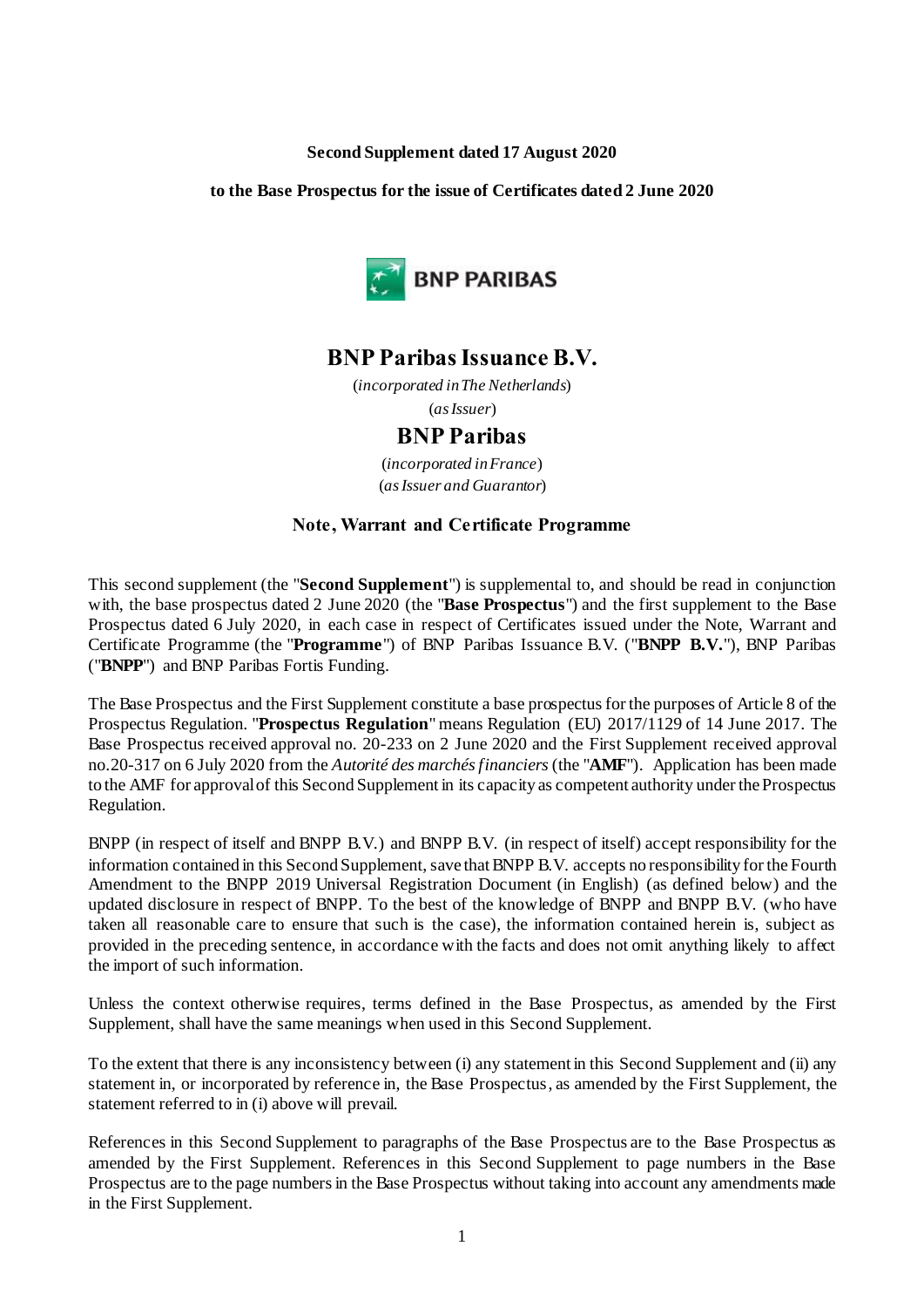Copies of this Second Supplement will be available on the website of BNP Paribas [\(https://rates](https://rates-globalmarkets.bnpparibas.com/gm/Public/LegalDocs.aspx)[globalmarkets.bnpparibas.com/gm/Public/LegalDocs.aspx](https://rates-globalmarkets.bnpparibas.com/gm/Public/LegalDocs.aspx)) and on the website of the AMF [\(www.amf](http://www.amf-france.org/)[france.org](http://www.amf-france.org/)).

This Second Supplement has been prepared in accordance with Article 23 of the Prospectus Regulation for the purposes of giving information which amends or is additional to the information already contained in the Base Prospectus, as amended by the First Supplement.

This Second Supplement has been prepared for the purposes of:

- (A) amending the "Risks" section;
- (B) incorporating by reference the fourth *Amendement au Document d'Enregistrement Universel au 31 décembre 2019* dated 31 July 2020 (in English) (the "**Fourth Amendment to the BNPP 2019 Universal Registration Document (in English)**";
- (C) amending the "Description of BNPP Indices"; and
- (D) amending the "General Information" section.

The incorporation by reference referred to in (B) above has been made to update the disclosure for BNPP. The amendments referred to in (A) and (D) above have been made to reflect the updated BNPP disclosure referred to in (B) above. The amendments referred to in (C) above have been made to add two new indices in the Thematic Mutual Fund Indices index family, so that Securities linked to such new indices may be issued under the Base Prospectus in the future.

**In accordance with Article 23(2) of the Prospectus Regulation, in the case of an offer of Securities to the public, investors who have already agreed to purchase or subscribe for Securities issued under the Programme before this Second Supplement is published and which are affected by the amendments made in this Second Supplement, have the right, exercisable before the end of the period of two working days beginning with the working day after the date of publication of this Second Supplement to withdraw their acceptances. This right to withdraw shall expire by close of business on 20 August 2020. Investors can exercise their right to withdraw their acceptances by contacting the person from whom any such investor has agreed to purchase or subscribe for such Securities before the above deadline.**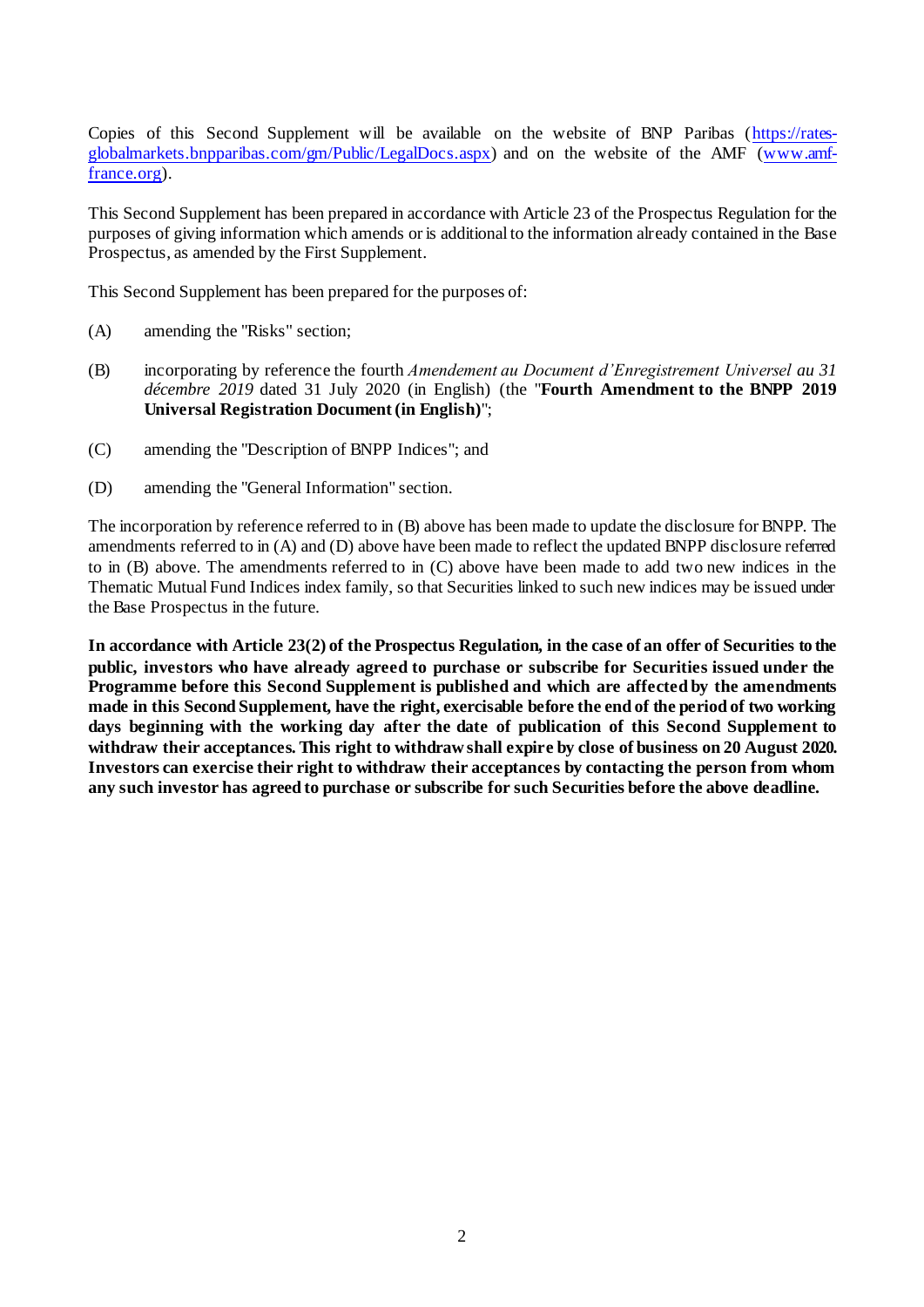### **TABLE OF CONTENTS**

# Page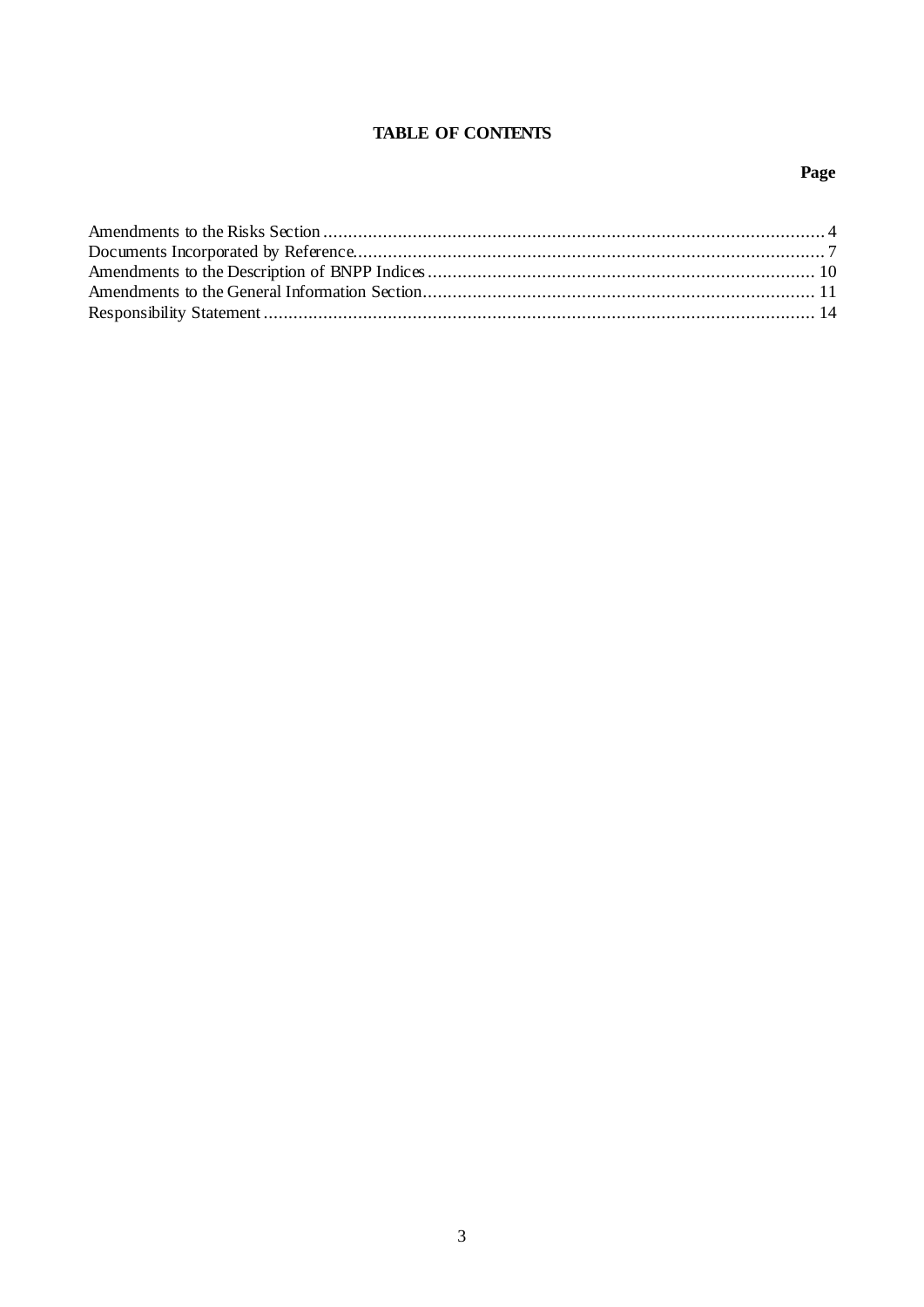#### **AMENDMENTS TO THE RISKS SECTION**

The "Risks" section on pages 26 to 81 of the Base Prospectus is amended as follows:

(a) the first paragraph under the heading "**Risks Relating to BNPP and its Industry**" on page 26 of the Base Prospectus is deleted and replaced with the following:

"See "Risk Factors" under Chapter 5 on pages 276 to 288 of the BNPP 2019 Universal Registration Document (in English), pages 3 and 4 of the First Amendment to the BNPP 2019 Universal Registration Document (in English), pages 76 to 79 of the Second Amendment to the BNPP 2019 Universal Registration Document (in English) and page 215 of the Fourth Amendment to the BNPP 2019 Universal Registration Document (in English) (each as defined below), each of which is incorporated by reference in this document.";

(b) the first paragraph under the sub-heading "*4.3 Any downgrade of BNPP's credit ratings could weigh heavily on its profitability.*" on page 33 of the Base Prospectus under the heading "**4. Liquidity and funding risk**" is deleted and replaced with the following:

"Credit ratings have a significant impact on BNPP's liquidity. On 23 April 2020, Standard & Poor's confirmed the long-term deposit and senior preferred debt rating at A+, and short-term rating at A-1, with an outlook revised from stable to negative. On 28 May 2020, Fitch France maintained its AA long-term deposits and senior preferred debt rating for BNPP, and its F1+ short-term rating for BNPP on Rating Watch Negative. On 9 December 2019, Moody's confirmed its long-term deposits and senior preferred debt rating as Aa3, and confirmed its short-term rating as P-1, with a stable outlook. On 10 July 2020, DBRS confirmed BNPP's senior preferred debt rating as AA (low), as well as its shortterm rating as R-1(middle) with a stable outlook. A downgrade in BNPP's credit rating could affect its liquidity and competitive position. It could also increase BNPP's borrowing costs, limit access to the capital markets or trigger additional obligations under its covered bonds or under certain bilateral provisions in some trading, derivative or collateralised financing contacts."; and

- (c) the paragraphs under the sub-heading "*7.1 Epidemics and pandemics, including the ongoing coronavirus (COVID-19) pandemic and their economic consequences may adversely affect BNPP's business, operations, results and financial condition.*" starting on page 40 of the Base Prospectus under the heading "**7. Risks related to BNPP's growth in its current environment**" are amended as follows:
	- (i) the fourth and fifth paragraphs are deleted and replaced with the following:

"The Group's results and financial condition could be adversely affected by reduced economic activity (including recessions) in its principal markets. The containment measures taken in several of the principal countries where the Group operates, in particular its domestic markets (France, Italy, Belgium and Luxembourg which collectively represent 43 per cent. of its total gross credit exposures as at 31 December 2019), have significantly reduced economic activity to recessionary levels and a substantial prolongation or reinstitution of such measures would have a similar effect. The Group's results are affected by such measures due to reduced revenues and to deteriorated asset quality both generally and in specific sectors that are particularly affected. These impacts as at 30 June 2020 are illustrated in the investor presentation set out in the Fourth Amendment to the BNPP 2019 Universal Registration Document (in English) (see slide 4, "*2Q20: BNP Paribas confirms the strength of its integrated and diversified model*" on page 20 of the Fourth Amendment to the BNPP 2019 Universal Registration Document (in English)). The sectors most adversely affected to date include the travel and tourism sectors. The Group's exposure to the aircraft sector (e.g. airlines and lessors) and to the tourism sector each represented approximately 1 per cent. of its total gross credit exposures as at 31 December 2019. The non-food retail sector has been affected by the lockdown measures; this sector represents slightly above 1 per cent. of the Group's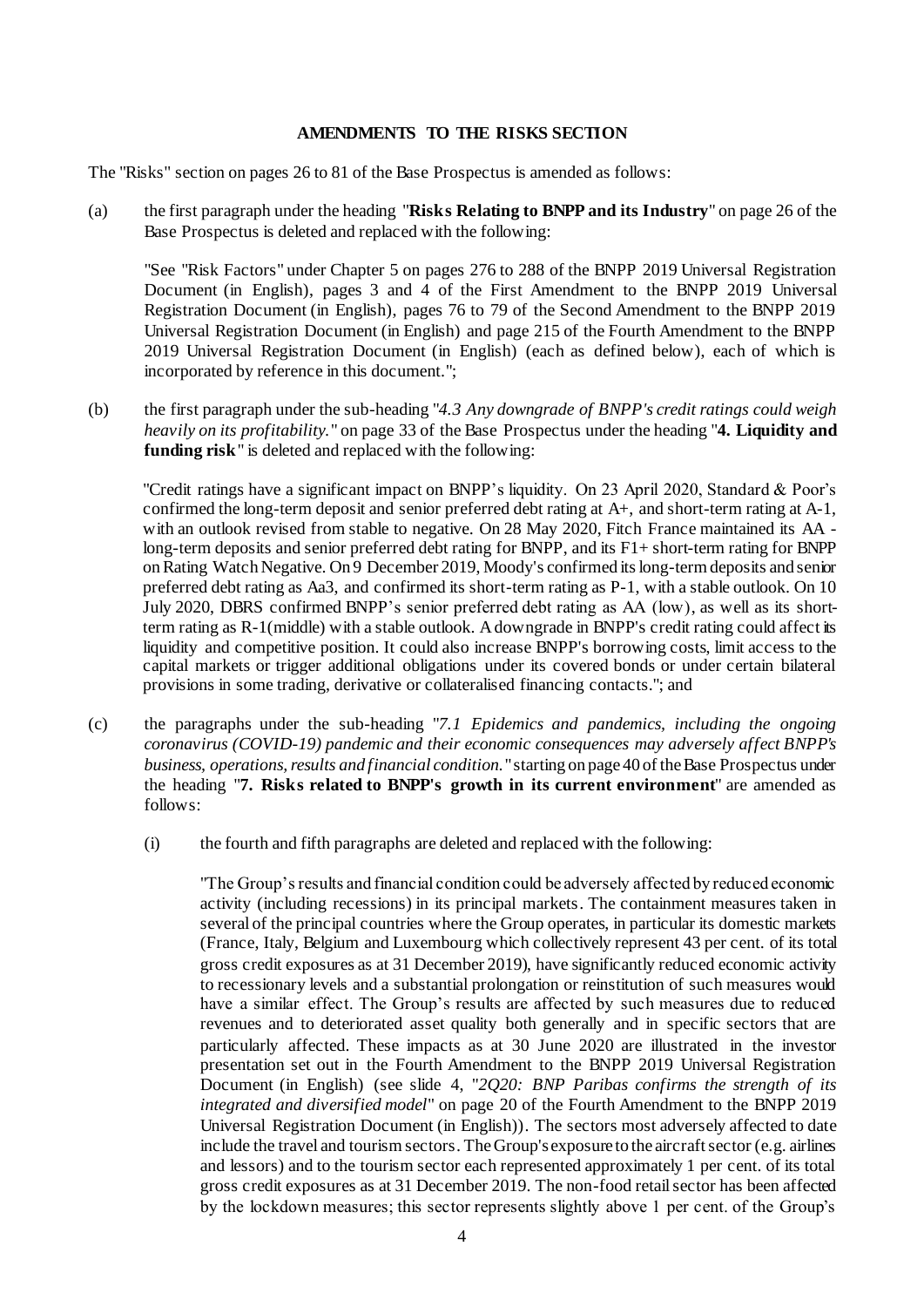total gross credit exposures as of 31 December 2019. The transport and storage (excluding shipping) sector, which represents approximately 3 per cent. of the Group's total gross credit exposures as of 31 December 2019, has been affected by the lockdown measures and the disruption in global trade. The oil and gas sector has been affected by a concomitant decrease in demand resulting from the pandemic and increase in supply due to the temporary unravelling of the OPEC/Russia production cooperation. This sector represented approximately 2.2 per cent. of the Group's total gross credit exposures as of 31 December 2019. The Group's results and financial condition could be adversely affected to the extent that the counterparties to whom it has exposure in these sectors (and more generally, to the extent the negative effect on credit quality is more widespread) could be materially and adversely affected, resulting in an increase in the Group's cost of risk.

An immediate financial effect of the health crisis is the impact on the Group's cost of risk, which reflects macroeconomic expectations based on several scenarios, in accordance with the framework in place prior to the health crisis. In the application of this framework, macroeconomic scenarios and GDP assumptions and forecasts are key inputs for the calculation of the cost of risk. The health crisis has led, among other things, to a weakening in GDP assumptions in many of the markets in which the Group operates. The cost of risk calculation also incorporates the specific features of the dynamics of the health crisis on credit and counterparty risk and in particular the impact of lockdown measures on economic activity and the effects of government support measures and authorities' decisions. It also includes an ex-ante sector component based on a review of several sensitive sectors (such as, hotels, tourism and leisure; non-food retail (excluding home furnishings and e-commerce); transport and logistics; and oil and gas). All these elements contributed to the substantial increase in the Group's cost of risk in the first quarter of 2020, and could likewise contribute to continued high cost of risk in the following quarters, depending on macroeconomic scenarios and, in particular, the current uncertainties around the course of the pandemic and its economic consequences going forward. These impacts as at 30 June 2020 are illustrated in the investor presentation set out in the Fourth Amendment to the BNPP 2019 Universal Registration Document (in English) (see slide 12, "*Cost of Risk*" on page 24 of the Fourth Amendment to the BNPP 2019 Universal Registration Document (in English)) and in the consolidated financial statements set out in the Fourth Amendment to the BNPP 2019 Universal Registration Document (in English) (see Note 2.h on page 133 of the Fourth Amendment to the BNPP 2019 Universal Registration Document (in English)). Moreover, the impact of the pandemic on the long-term prospects of businesses in the affected sectors and more generally is uncertain and may lead to significant charges on specific exposures, which may not be fully captured by modelling techniques. The Group's exposure to increased cost of risk could also result from its participation in government-guaranteed loan programmes (given its residual exposure) and the existence of forbearance periods limiting credit-protection measures (such as payment acceleration) under emergency health legislation in various markets."; and

#### (ii) the last paragraph is deleted and replaced with the following:

"Uncertainty as to the duration and extent of the course of the pandemic as well as the pace of emergence from lockdowns and loosening of restrictions on mobility and other restrictions makes the overall impact on the economies of the Group's principal markets as well as the world economy difficult to predict. The extent to which the economic consequences of the pandemic will continue to affect the Group's results and financial condition will depend largely on (i) the timing and extent of a return to pre-pandemic lifestyles, business operations and economic interactions, (ii) the effects of the measures taken to date or future measures that may be taken by governments and central banks to attenuate the economic fallout of the pandemic and (iii) the duration and extent of the pandemic, including the prospect of additional waves and hence of a reinstitution of containment measures in the various markets where the Group operates. These impacts as at 30 June 2020 are illustrated in the investor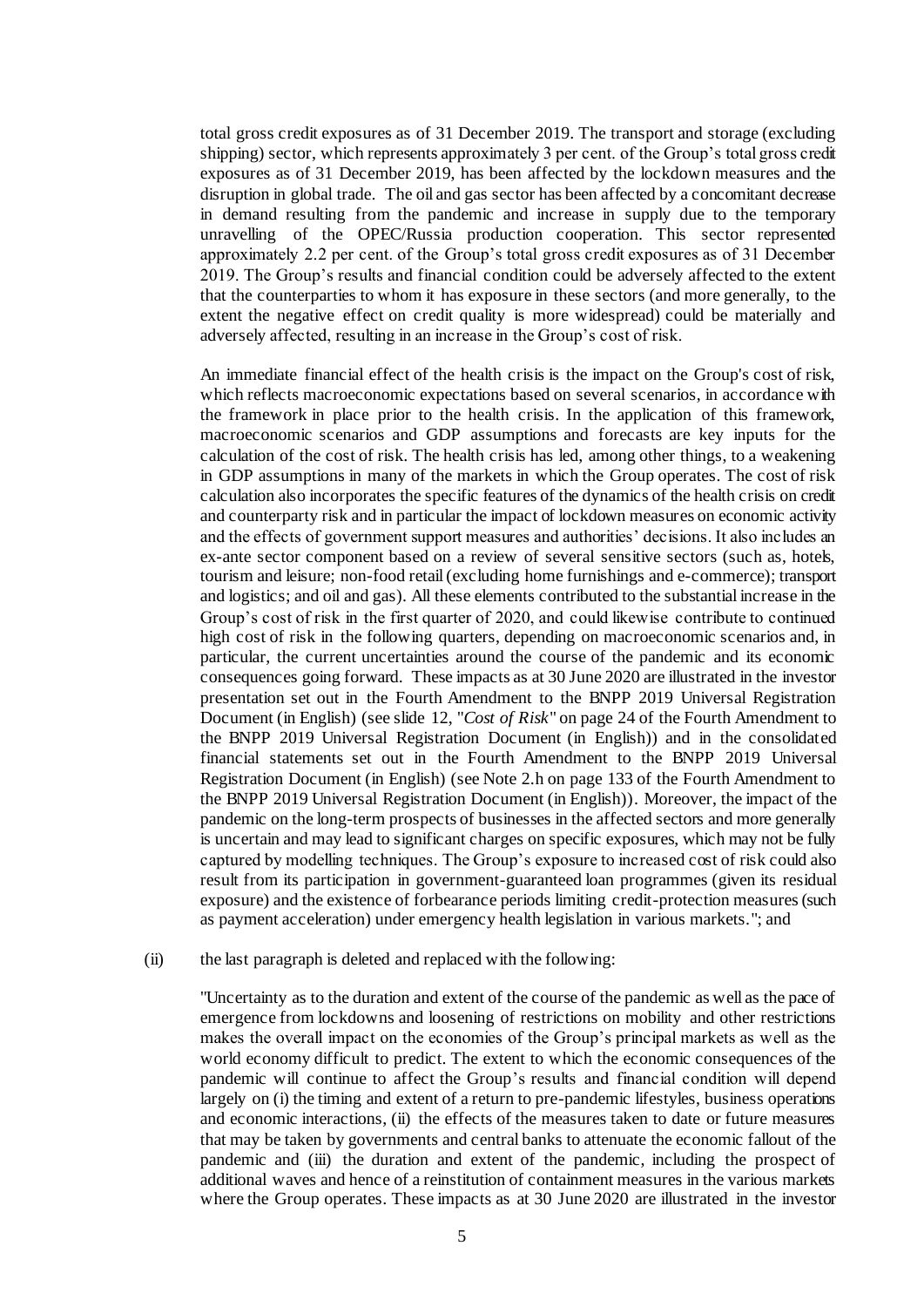presentation set out in the Fourth Amendment to the BNPP 2019 Universal Registration Document (in English) (see slide 5, "*Impact of health crisis on activity*" on page 21 of the Fourth Amendment to the BNPP 2019 Universal Registration Document (in English)). In addition, while central bank and government actions and support measures taken in response to the pandemic have to date attenuated, and may well continue to help attenuate, the adverse economic and market consequences of the pandemic, they have also issued and may issue additional restrictions or recommendations in respect of banks' actions (in particular, the recommendation issued by the European Central Bank on 27 March 2020). In particular, the measures have limited and may continue to limit or seek to limit banks' flexibility in managing their business and taking action in relation to capital distribution and capital allocation. In this respect, BNPP announced on 2 April 2020 that its Board of Directors would propose to the annual shareholders' meeting to suspend the payment of the dividend originally proposed to be paid in respect of 2019 and to allocate the amount to reserves, with a potential decision to be taken after 1 October 2020 regarding a possible distribution of reserves to shareholders.".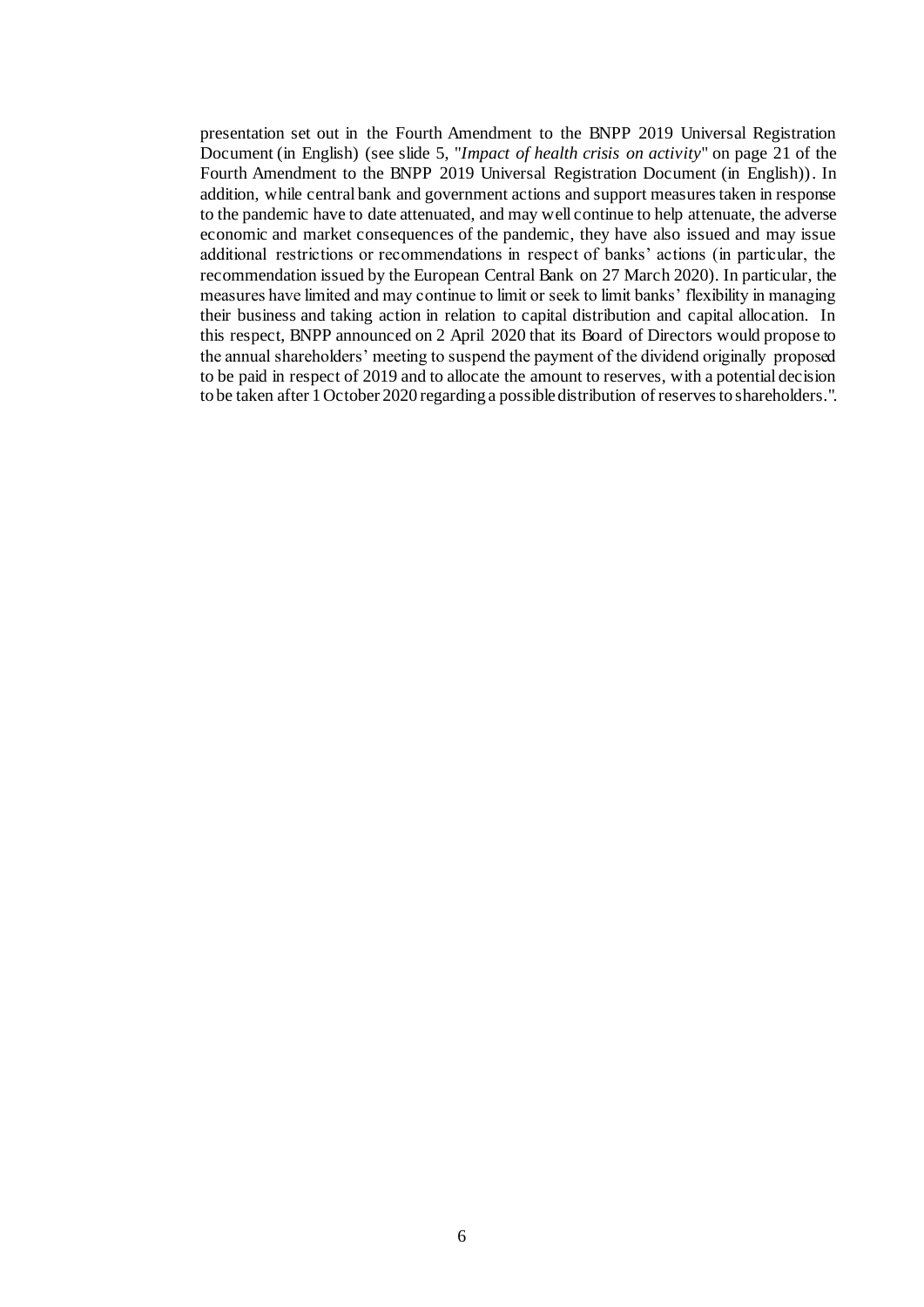#### **DOCUMENTS INCORPORATED BY REFERENCE**

On 31 July 2020, BNPP filed with the AMF the fourth *Amendement au Document d'Enregistrement Universel au 31 décembre 2019* including (i) the half year management report of BNPP and (ii) the unaudited financial information of BNPP as at and for the six-month period ended 30 June 2020 and the review report thereon.

An English version of the fourth *Amendement au Document d'Enregistrement Universel au 31 décembre 2019* has been filed with the AMF on 31 July 2020 for the purposes of the Prospectus Regulation and, by virtue of this Second Supplement, other than the sections entitled "Persons Responsible for the Universal Registration Document" and the "Table of Concordance", is incorporated in, and forms part of, the Base Prospectus.

The "**DOCUMENTS INCORPORATED BY REFERENCE**" section on pages 104 to 119 of the Base Prospectus is amended as follows:

- (a) the word "and" at the end of paragraph (i) is deleted;
- (b) the "," at the end of paragraph (j) is deleted and replaced with "; and";
- (c) the following paragraph  $(k)$  is added under paragraph  $(i)$ :
	- "(k) the fourth *Amendement au Document d'Enregistrement Universel au 31 décembre 2019* (in English) for BNPP dated 31 July 2020, other than the sections entitled "Persons Responsible for the Universal Registration Document" and the "Table of Concordance", with filing number D.20-0097-A04 (the "**Fourth Amendment to the BNPP 2019 Universal Registration Document (in English)**"),";
- (d) the following table is inserted immediately below the table entitled "*THIRD AMENDMENT TO THE BNPP 2019 UNIVERSAL REGISTRATION DOCUMENT (in English)*" and above the heading "**BNP PARIBAS ISSUANCE B.V.**":

| FOURTH AMENDMENT TO THE BNPP 2019 UNIVERSAL REGISTRATION |
|----------------------------------------------------------|
| <b>DOCUMENT</b> (in English)                             |

*[https://invest.bnpparibas.com/sites/default/files/documents/bnp\\_paribas\\_-](https://invest.bnpparibas.com/sites/default/files/documents/bnp_paribas_-4th_amendment_to_2019_urd_310720.pdf) [4th\\_amendment\\_to\\_2019\\_urd\\_310720.pdf](https://invest.bnpparibas.com/sites/default/files/documents/bnp_paribas_-4th_amendment_to_2019_urd_310720.pdf)*

| Headings as listed by Annex I of European Commission Delegated Regulation (EU) 2019/980<br>of 14 March 2019 |                              |                                                                                                      |  |  |
|-------------------------------------------------------------------------------------------------------------|------------------------------|------------------------------------------------------------------------------------------------------|--|--|
| 1.                                                                                                          | Persons responsible          |                                                                                                      |  |  |
| 1.5                                                                                                         | Competent Authority approval | Page 2 of the Fourth Amendment to the BNPP<br>2019 Universal Registration Document (in<br>English)   |  |  |
|                                                                                                             | <b>Statutory auditors</b>    | Page 253 of the Fourth Amendment to the BNPP<br>2019 Universal Registration Document (in<br>English) |  |  |
| 3.                                                                                                          | <b>Risk factors</b>          | Page 215 of the Fourth Amendment to the BNPP<br>2019 Universal Registration Document (in<br>English) |  |  |
| 5.                                                                                                          | <b>Business overview</b>     |                                                                                                      |  |  |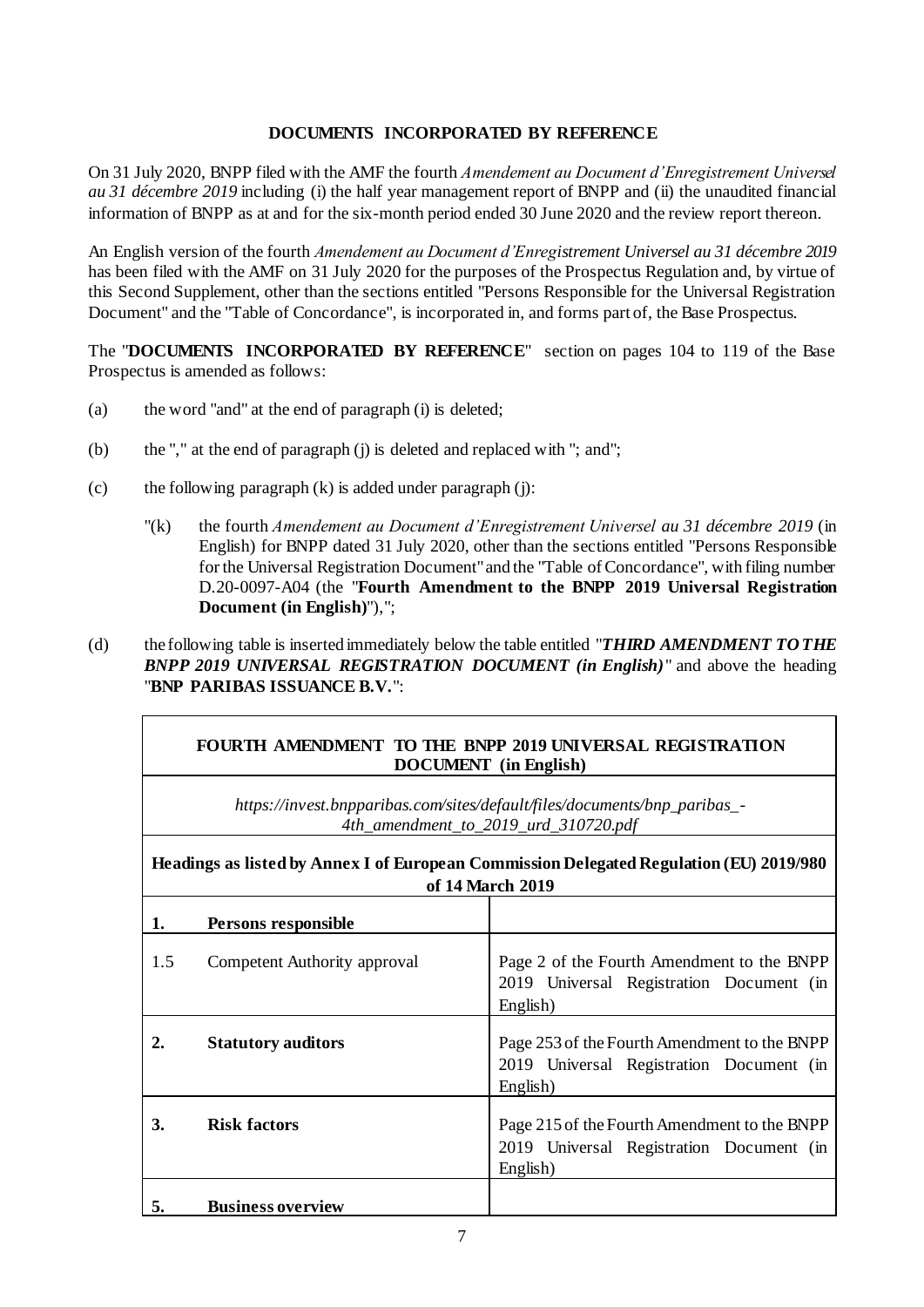| 5.1  | Principal activities                                                   | Page 3 of the Fourth Amendment to the BNPP<br>2019 Universal Registration Document (in<br>English)                                                        |
|------|------------------------------------------------------------------------|-----------------------------------------------------------------------------------------------------------------------------------------------------------|
| 6.   | <b>Organisational structure</b>                                        |                                                                                                                                                           |
| 6.1  | Brief description                                                      | Page 3 of the Fourth Amendment to the BNPP<br>2019 Universal Registration Document (in<br>English)                                                        |
| 6.2  | List of significant subsidiaries                                       | Pages 187 to 210 of the Fourth Amendment to<br><b>BNPP</b><br>2019<br>Universal<br>the<br>Registration<br>Document (in English)                           |
| 7.   | <b>Operating and financial review</b>                                  |                                                                                                                                                           |
| 7.1  | Financial situation                                                    | Pages 4 to 77 of the Fourth Amendment to the<br>BNPP 2019 Universal Registration Document<br>(in English)                                                 |
| 7.2  | Operating results                                                      | Pages 66 to 77 of the Fourth Amendment to the<br>BNPP 2019 Universal Registration Document<br>(in English)                                                |
| 8.   | <b>Capital resources</b>                                               |                                                                                                                                                           |
| 8.1  | Issuer's capital resources                                             | Pages 59 and 60, 86, 89 and 90, 175 to 178 and<br>213 and 214 of the Fourth Amendment to the<br>BNPP 2019 Universal Registration Document<br>(in English) |
| 8.2  | Sources and amounts of cash flows                                      | Page 87 of the Fourth Amendment to the BNPP<br>2019 Universal Registration Document (in<br>English)                                                       |
| 8.3  | Borrowing requirements and funding<br>structure                        | Pages 18 and 26 of the Fourth Amendment to the<br>BNPP 2019 Universal Registration Document<br>(in English)                                               |
| 15.  | <b>Employees</b>                                                       |                                                                                                                                                           |
| 15.1 | Number of employees                                                    | Page 3 of the Fourth Amendment to the BNPP<br>2019 Universal Registration Document (in<br>English)                                                        |
| 16.  | <b>Major shareholders</b>                                              |                                                                                                                                                           |
| 16.1 | Shareholders owning more than 5% of<br>BNPP's capital or voting rights | Page 251 of the Fourth Amendment to the BNPP<br>2019 Universal Registration Document (in<br>English)                                                      |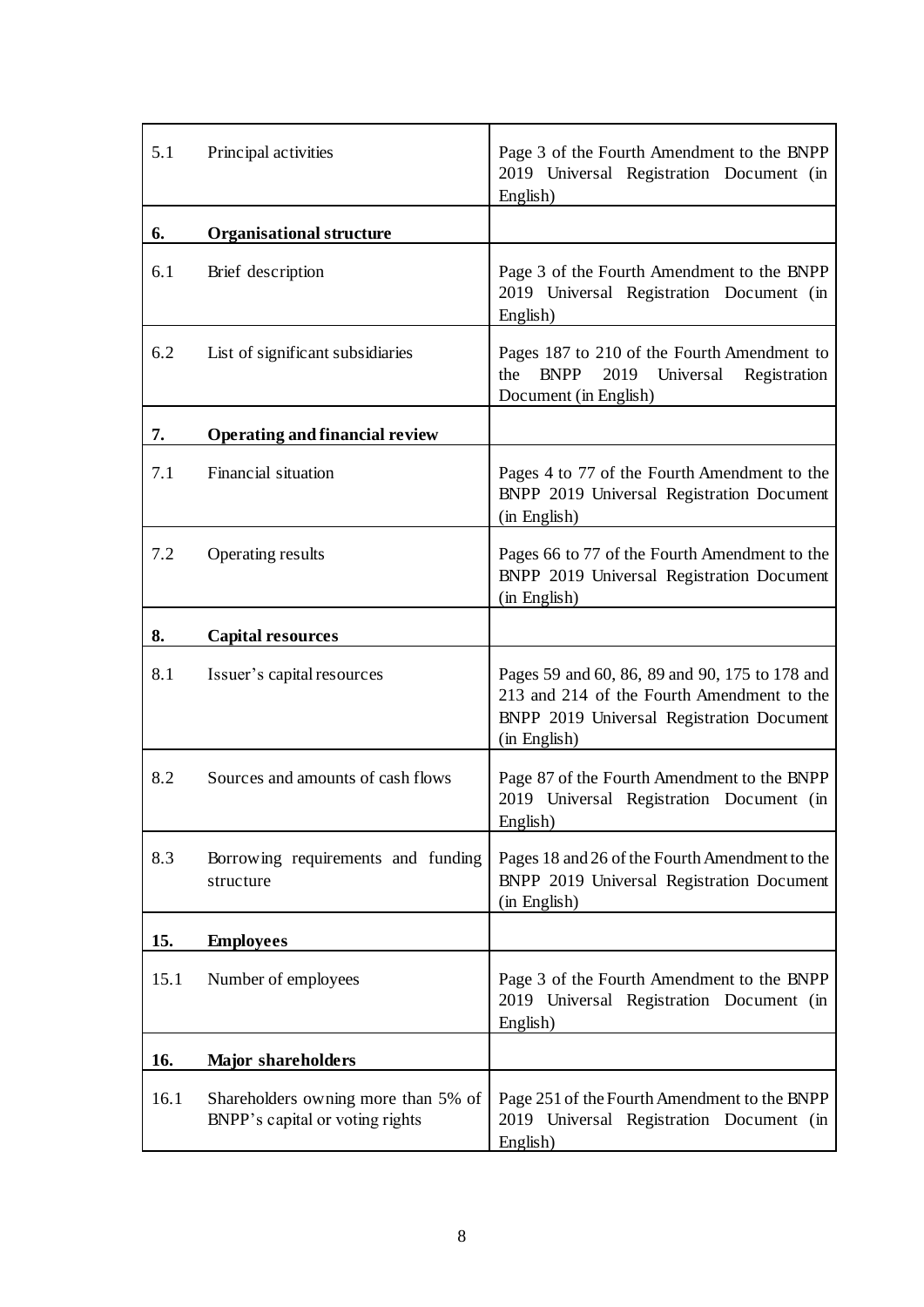| 18.  | Financial information concerning<br>BNPP's assets and liabilities, financial<br>position, and profits and losses |                                                                                                                                 |
|------|------------------------------------------------------------------------------------------------------------------|---------------------------------------------------------------------------------------------------------------------------------|
| 18.1 | Historical financial information                                                                                 | Pages 4 to 77 and 81 to 210 of the Fourth<br>Amendment to the BNPP 2019 Universal<br>Registration Document (in English)         |
| 18.2 | Interim and other financial information                                                                          | Pages 4 to 77 and 81 to 210 of the Fourth<br>Amendment to the BNPP 2019 Universal<br><b>Registration Document (in English)</b>  |
|      | 18.2.1 Interim audit report                                                                                      | Pages 211 and 212 of the Fourth Amendment to<br>2019 Universal<br><b>BNPP</b><br>the<br>Registration<br>Document (in English)   |
| 18.6 | Legal and arbitration proceedings                                                                                | Pages 179 and 180 of the Fourth Amendment to<br><b>BNPP</b><br>the<br>2019 Universal<br>Registration<br>Document (in English)   |
| 18.7 | Significant change in BNPP's financial<br>or trading position                                                    | Page 252 of the Fourth Amendment to the BNPP<br>2019 Universal Registration Document (in<br>English)                            |
| 19.  | <b>Additional information</b>                                                                                    |                                                                                                                                 |
| 19.1 | Share capital                                                                                                    | Pages 175 to 178 of the Fourth Amendment to<br><b>BNPP</b><br>2019<br>Universal<br>the<br>Registration<br>Document (in English) |
| 21.  | <b>Documents on display</b>                                                                                      | Page 252 of the Fourth Amendment to the BNPP<br>2019 Universal Registration Document (in<br>English)                            |

(e) in the last paragraph, the second sentence is deleted and replaced with the following:

"Each of the documents incorporated by reference in (d) to (k) above will only be made available by the relevant Issuer or the Guarantor (if applicable) to which such document relates.".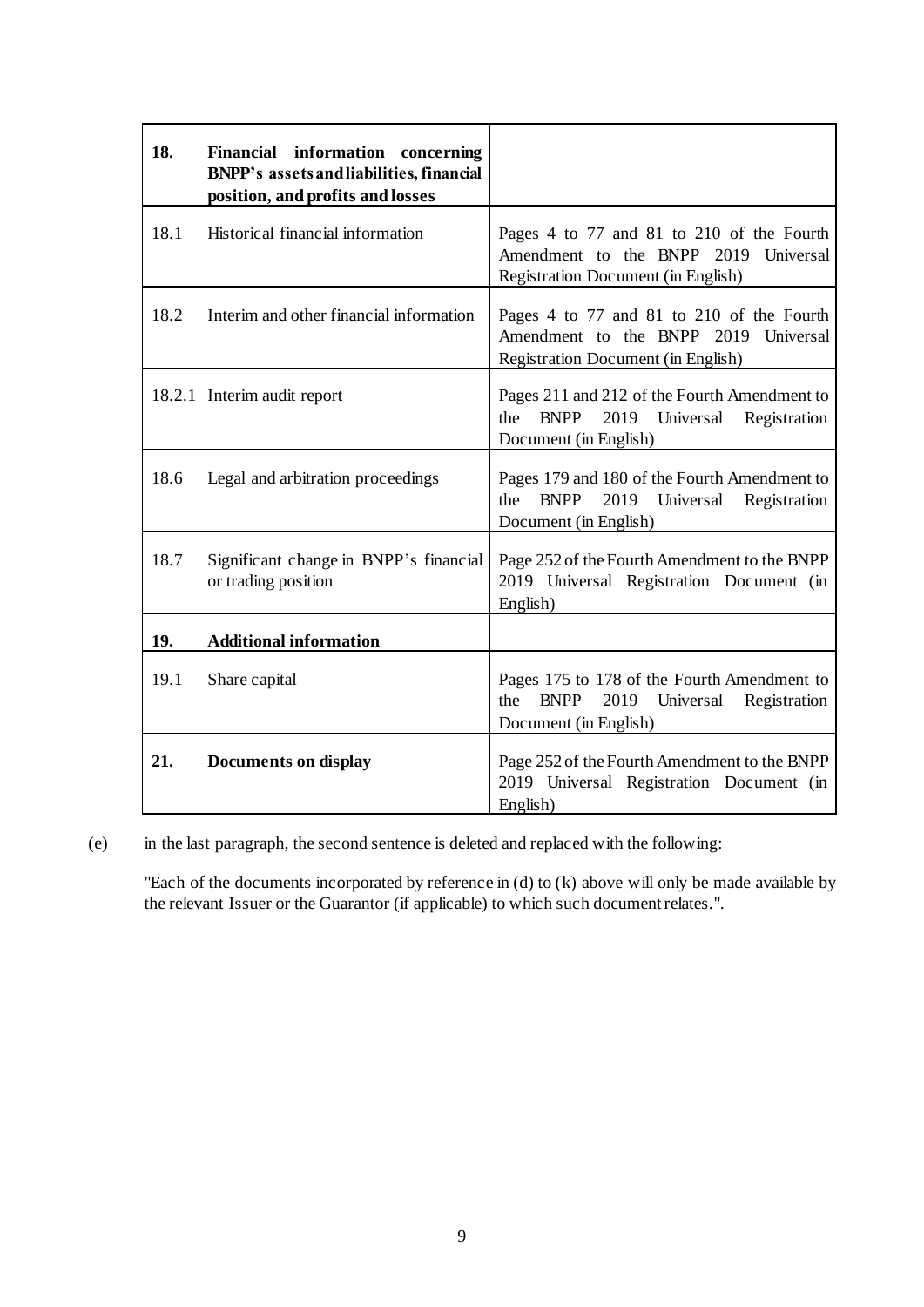### **AMENDMENTS TO THE DESCRIPTION OF BNPP INDICES**

The "Description of BNPP Indices" on pages 1160 to 1231 of the Base Prospectus is amended to add two new indices in the Thematic Mutual Fund Indices index family, so that Securities linked to such new indices may be issued in the future.

The following rows are added to the end of the table of indices beginning on page 1167 of the Base Prospectus under paragraph 2 (*Thematic Mutual Fund Indices*):

| <b>Index Name</b>                                              | Currency   | Cash<br>Kind | <b>Thematic</b> | Min<br><b>Exposure</b> | <b>Max</b><br><b>Exposure</b> | <b>Volatility</b><br><b>Target</b> | Bloomberg<br>Code | Cinergy<br>Code     |
|----------------------------------------------------------------|------------|--------------|-----------------|------------------------|-------------------------------|------------------------------------|-------------------|---------------------|
| Multi-Asset Index<br>with<br>Megatrend<br>Overlay 5%           | <b>USD</b> | ER           | Mega<br>Trends  | 0%                     | 125%                          | 5.00%                              | <b>BNPIALC2</b>   | CI ALC <sub>2</sub> |
| <b>BNP</b><br>Paribas<br>International Fund<br>Selection Index | <b>EUR</b> | TR           | Mutual<br>Funds | 0%                     | 150%                          | 5.00%                              | <b>BNPIIFSI</b>   | CI IFSITR           |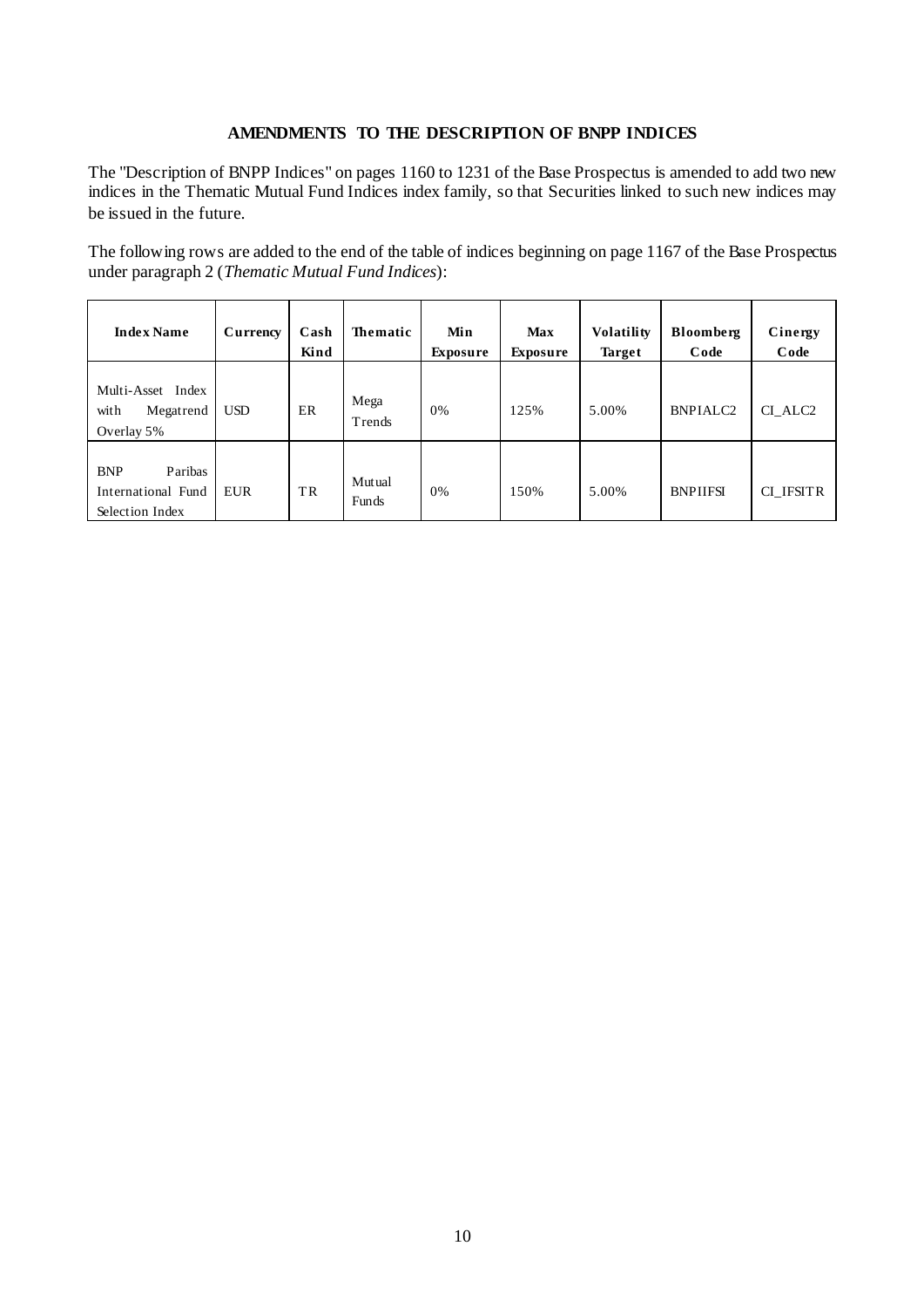#### **AMENDMENTS TO THE GENERAL INFORMATION SECTION**

The General Information Section on pages 1345 to 1353 of the Base Prospectus is amended as follows:

(a) the first paragraph under the heading "6. Legal and Arbitration Proceedings" on page 1346 of the Base Prospectus is deleted and replaced with the following:

"Save as disclosed on pages 236 and 237 of the BNPP 2019 Universal Registration Document (in English), pages 85 and 86 of the Second Amendment to the BNPP 2019 Universal Registration Document (in English) and pages 179 and 180 of the Fourth Amendment to the BNPP 2019 Universal Registration Document (in English), there have been no governmental, legal or arbitration proceedings (including any such proceedings which are pending or threatened of which BNPP is aware), during the period covering at least the twelve (12) months prior to the date of this Base Prospectus which may have, or have had in the recent past, significant effects on BNPP and/or the Group's financial position or profitability.";

(b) the first paragraph under the heading "7. Significant Change" on page 1346 of the Base Prospectus is deleted and replaced with the following:

"Save as disclosed in the Base Prospectus (as supplemented by the Second Supplement to the Base Prospectus dated 17 August 2020), there has been no significant change in the financial performance or position of BNPP or the BNPP Group since 30 June 2020 (being the end of the last financial period for which interim financial statements have been published).";

(c) the table under the heading "18. Capitalization and Medium and Long Term Debt Indebtedness Over One Year of BNPP and the BNP Paribas Group" on pages 1351 to 1353 of the Base Prospectus is deleted and replaced with the following:

"The following table<sup>1</sup> sets forth the consolidated capitalization and medium to long term indebtedness (i.e. of which the unexpired term to maturity is more than one year) of the Group as of 30 June 2020 and 31 December 2019 using the Group's prudential scope of consolidation.

The "prudential scope of consolidation", as defined in EU Regulation No. 575/2013 on capital requirements for credit institutions and investment firms, is used by the Group in the preparation of its "Pillar 3" disclosure set out in Chapter 5 of its annual Universal Registration Document. It differs from the "accounting scope of consolidation" used by the Group in the preparation of its consolidated financial statements under IFRS as adopted by the European Union. The principal differences between the two s copes of consolidation are summarised in Note 1 to the table below.

Except as set forth below, there has been no material change in the capitalization of the Group since 30 June 2020.

For the avoidance of doubt, the figures in the table below are derived from the Group's unaudited consolidated financial statements as of and for the six months ended 30 June 2020 and the Group's audited consolidated financial statements as of and for the year ended 31 December 2019 (which do not include prudential deductions), and are used for the purposes of the Group's prudential capital calculations.

|                                                                | As of<br>30 June | As of<br>31 December |
|----------------------------------------------------------------|------------------|----------------------|
|                                                                | 2020             | 2019                 |
| ( <i>in millions of euros</i> )                                |                  |                      |
| Medium- and Long-Term Debt (of which the unexpired             |                  |                      |
| term to maturity is more than one year) <sup>2</sup>           |                  |                      |
| Senior preferred debt at fair value through profit or loss     | 37,863           | 42,017               |
|                                                                | 36,041           | 43,757               |
|                                                                | 73,904           | 85,774               |
| Senior non preferred debt at fair value through profit or loss | 1,795            | 764                  |
|                                                                | 48,825           | 39,564               |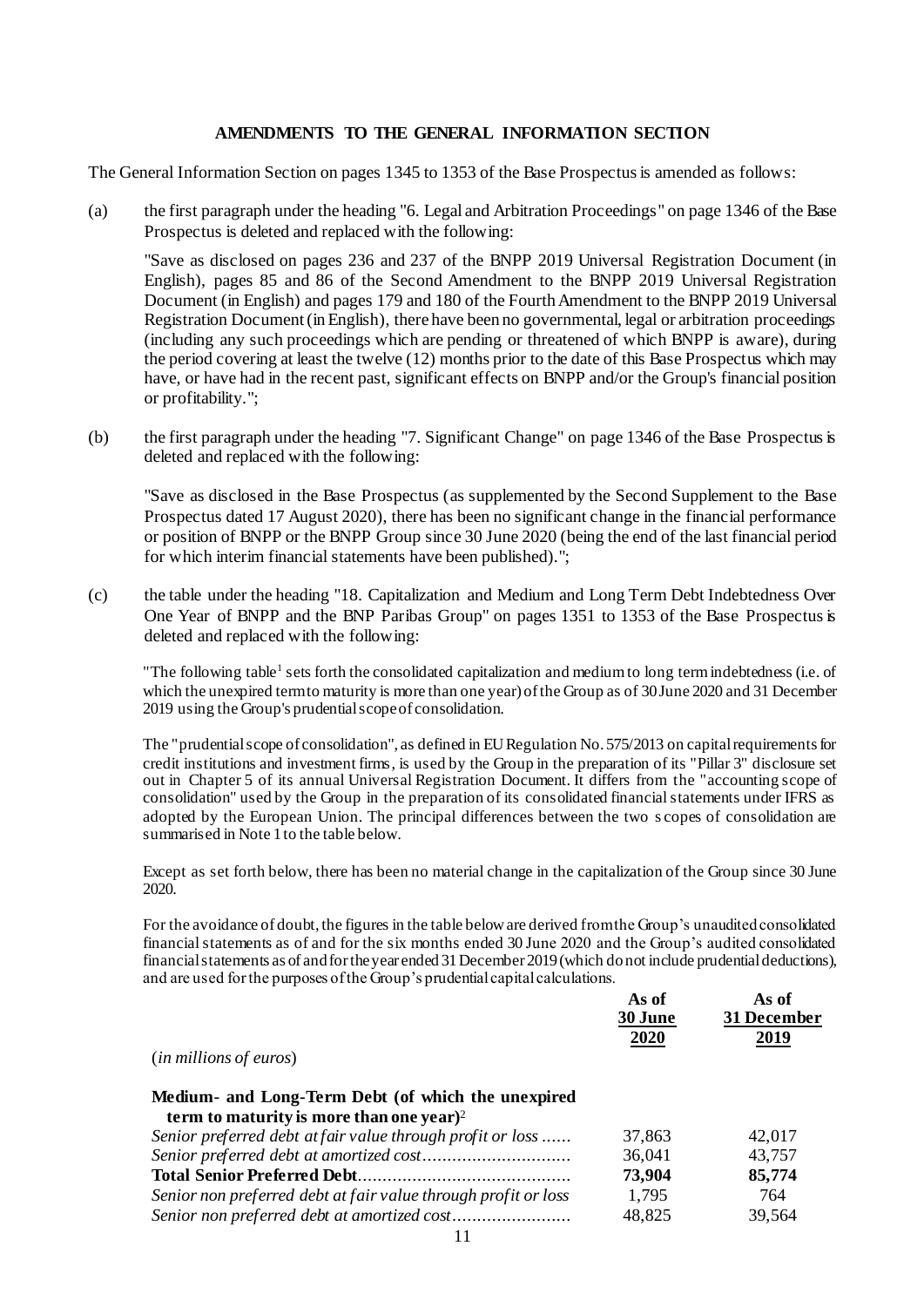|                                                                    | 50,620  | 40,327  |
|--------------------------------------------------------------------|---------|---------|
|                                                                    | 18,913  | 17,264  |
| Undated subordinated notes at amortized cost <sup>3</sup>          | 527     | 527     |
| Undated participating subordinated notes at amortized $\cos t^4$ . | 225     | 225     |
| Redeemable subordinated debt at fair value through profit or       |         |         |
|                                                                    | 40      | 53      |
| Perpetual subordinated notes at fair value through profit or       |         |         |
|                                                                    | 674     | 773     |
|                                                                    | 10,272  | 8,689   |
|                                                                    | 30,651  | 27,531  |
|                                                                    | 2,500   | 2,500   |
|                                                                    | 24,548  | 24,570  |
|                                                                    | 71,263  | 65,683  |
| Unrealized or deferred gains and losses attributable to            |         |         |
|                                                                    | 1,211   | 2,139   |
| Total Shareholders' Equity and Equivalents (net of                 |         |         |
|                                                                    | 99,522  | 94,892  |
| Minority interests (net of proposed dividends)                     | 4,313   | 4,001   |
| Capitalization and Medium-to-Long<br>Total<br>Term                 |         |         |
|                                                                    | 259,010 | 252,525 |

(1) Prior to 30 September 2018, the Group presented its consolidated capitalization and medium-to-long term indebtedness using the accounting scope of consolidation. Since then, the Group presents its capitalization table using the prudential scope of consolidation. As stated in Section 5.2 of the Group's Registration Document, the material differences between the prudential scope of consolidation and the accounting scope of consolidation are the following:

insurance companies (primarily BNP Paribas Cardif and its subsidiaries) that are fully consolidated under the accounting scope of consolidation are accounted for under the equity method in the prudential scope of consolidation;

- jointly controlled entities (mainly UCI Group entities and Bpost banque) are accounted for under the equity me thod in the accounting scope of consolidation and under the proportional consolidation scope in the prudential scope of consolidation.

(2) All medium- and long-term senior preferred debt of BNPP ranks equally with deposits and senior to the new category of senior non preferred debt first issued by BNPP in January 2017. The subordinated debt of BNPP is subordinated to all of its senior debt (including both senior preferred and senior non-preferred debt). BNPP and its subsidiaries issue medium- to longterm debt on a continuous basis, particularly through private placements in France and abroad.

Euro against foreign currency as at 31 December 2018, CAD = 1.563, GBP = 0.898, CHF = 1.126, HKD = 8.972, JPY =  $125.594$ ,  $USD = 1.146$ .

Euro against foreign currency as at 31 December 2019, CAD = 1.457, GBP = 0.847, CHF = 1.085, HKD = 8.732, JPY =  $121.903$ ,  $USD = 1.122$ .

Euro against foreign currency as at 30 June 2020, CAD = 1,526, GBP = 0,907, CHF = 1,064, HKD = 8,708, JPY = 121,293,  $USD = 1,124.$ 

(3) At 30 June 2020, the remaining subordinated debt included €497 million of undated floating-rate subordinated notes ("**TSDIs**").

(4) Undated participating subordinated notes issued by BNP SA in July 1984 for a total amount of €337 million are redeemable only in the event of the liquidation of BNPP, but may be redeemed in accordance with the terms specified in the French law of 3 January 1983. The number of notes outstanding as at 30 June 2020 was 1,434,092 amounting to approximately  $E219$  million. Payment of interest is obligatory, but the Board of Directors may postpone interest payments if the Ordinary General Meeting of shareholders held to approve the financial statements notes that ther e is no income available for distribution. Additionally, as at 30 June 2020, there were 28,689 undated participating subordinated notes issued by Fortis Banque France (amounting to approximately  $64$  million) and 6,773 undated participating subordinated notes issued by Banque de Bretagne (amounting to approximately €2 million) outstanding; both entities have been merged into BNPP since the issuance of such notes.

(5) Subordinated debt corresponds to an issue of Convertible And Subordinated Hybrid Equity -linked Securities ("**CASHES**") made by Fortis Bank SA/NV (now acting in Belgium under the commercial name BNP Paribas Fortis) in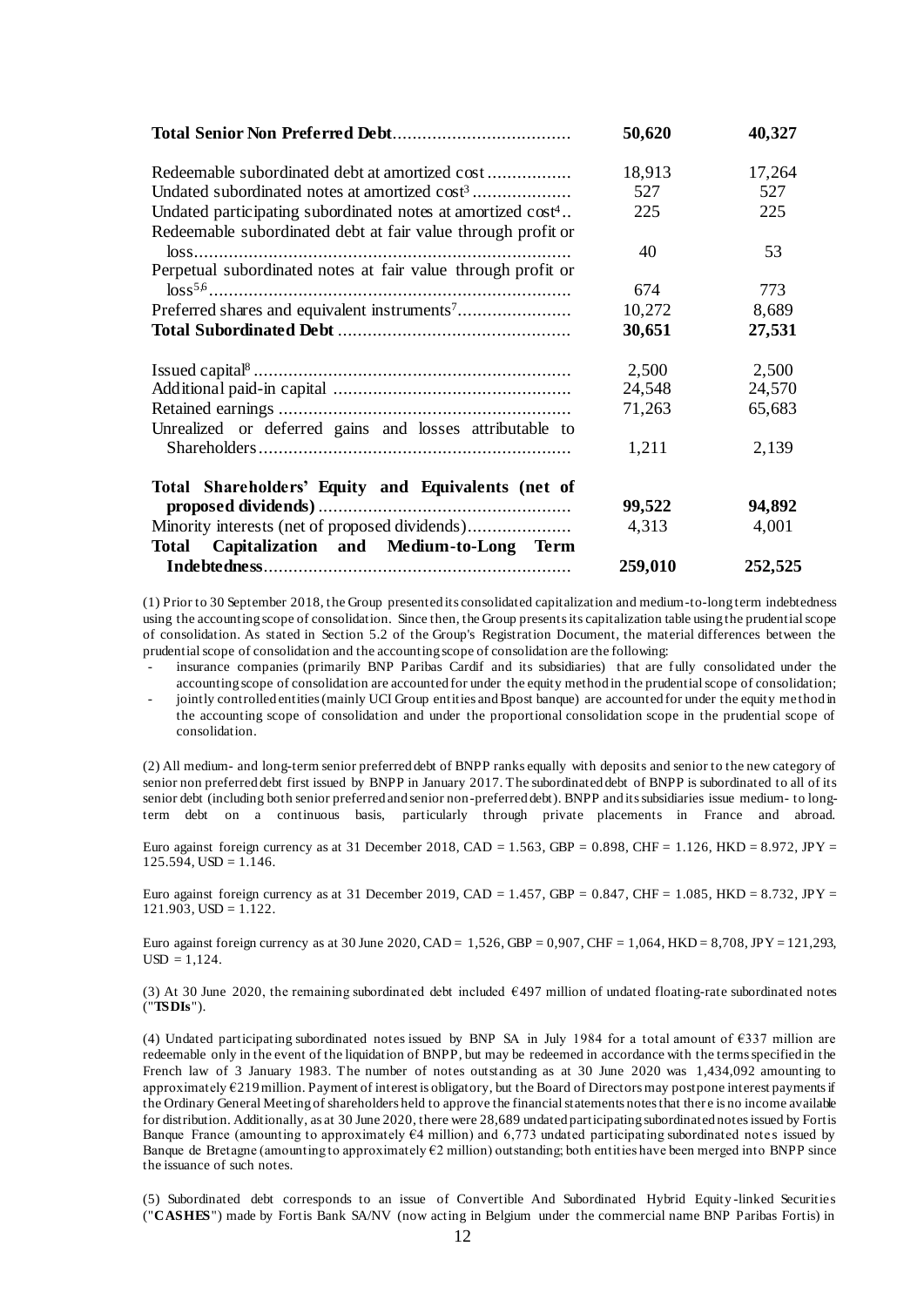December 2007, for an initial nominal amount of  $\epsilon$ 3 billion, which has now been reduced to an outstanding nominal amount of  $\epsilon$ 948 million corresponding to a market value of  $\epsilon$ 674 million at 30 June 2020. They bear interest at a floating rate equal to three-month EURIBOR plus a margin equal to 2% paid quarterly in arrears. The CASHES are undated but may be exchanged for Ageas (previously Fortis SA/NV) shares at the holder's sole discretion at a price per Ageas share of €239.40. However, as of 19 December 2014, the CASHES are subject to automatic exchange into Ageas shares if the price of Ageas shares is equal to or higher than €359.10 for twenty consecutive trading days. The principal amount will never be redeemed in cash. The rights of CASHES holders are limited to the Ageas shares held by BNP Paribas Fortis and pledged to them.

Ageas and BNP Paribas Fortis have entered into a Relative Performance Note ("**RPN**") contract, the value of which varies contractually so as to offset the impact on BNP Paribas Fortis of the relative difference between changes in the value of the CASHES and changes in the value of the Ageas shares.

On 7 May 2015, BNPP and Ageas reached an agreement, which allows BNPP to purchase outstanding CASHES subject to the condition that these are converted into Ageas shares, leading to a proportional settlement of the RPN. The agreement between Ageas and BNPP expired on 31 December 2016 and has not been renewed.

On 24 July 2015, BNPP obtained a prior agreement from the European Central Bank permitting it to purchase outstanding CASHES up to a nominal amount of  $\epsilon$ 200 million. In 2016, BNPP used such agreement to purchase  $\epsilon$ 164 million outstanding CASHES, converted into Ageas shares.

On 8 July 2016, BNPP obtained a new agreement from the European Central Bank, which superseded the prior agreement permitting it to purchase outstanding CASHES up to a nominal amount of €200 million. BNPP requested the cancellation of this agreement from the European Central Bank and the European Central Bank approved such cancellation in August 2017.

As at 30 June 2020, the subordinated liability is eligible to Tier 1 capital for  $\epsilon$ 205 million (considering both the transitional period and the cancellation of the aforementioned agreement).

(6) The carrying amount of the CASHES, of which the amount eligible in prudential own funds was  $\epsilon$ 205 million as of 31 December 2019 and  $\epsilon$ 205 million as of 30 June 2020.

(7) Consists of numerous issuances by BNPP in various currencies (i) over the 2005-2009 period, of undated deeply subordinated non-cumulative notes and (ii) since 2015, of perpetual fixed rate resettable additional tier 1 notes. The details of the debt instruments recognised as capital, as well as their characteristics, as required by Implementing Regulation No. 1423/2013, are available in the BNP Paribas Debt section of the BNPP investor relations website at www.invest.bnpparibas.com.

(8) At 30 June 2020, BNPP's share capital stood at €2,499,597,122 divided into 1,249,798,561 shares with a par value of €2 each."; and

(d) the paragraph under the heading "19. Events impacting the solvency of BNPP" on page 1353 of the Base Prospectus is deleted and replaced with the following:

"To the best of BNPP's knowledge, there have not been any recent events which are to a material extent relevant to the evaluation of BNPP's solvency since 30 June 2020.".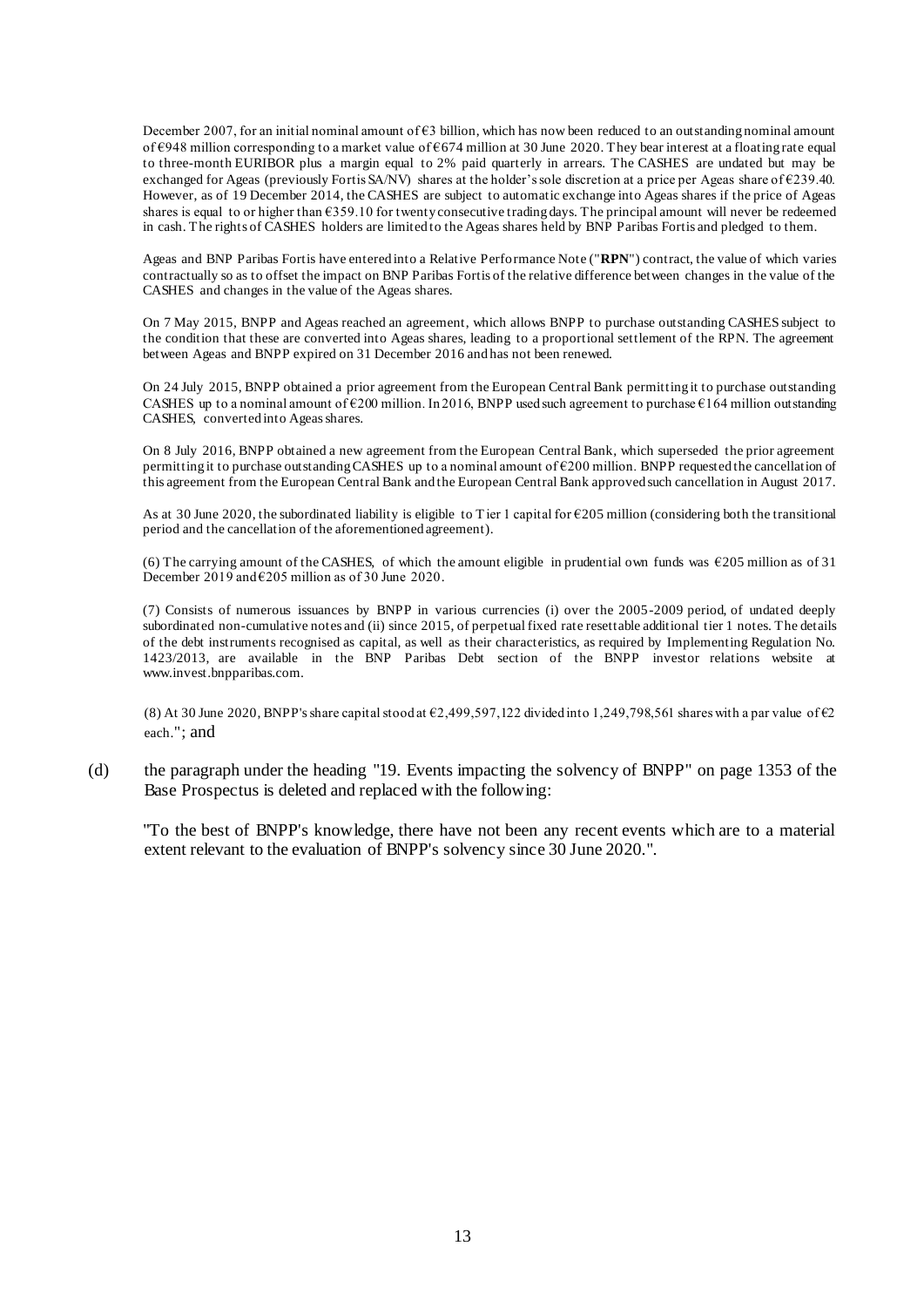#### **RESPONSIBILITY STATEMENT**

I hereby certify on behalf of BNPP and BNPP B.V. that, to the best of my knowledge, the information contained in this Second Supplement is in accordance with the facts and contains no omission likely to affect its import.

> BNP Paribas 16 boulevard des Italiens 75009 Paris France

Represented by Alain Papiasse in his capacity as Chairman of Corporate and Institutional Banking

Dated 17 August 2020